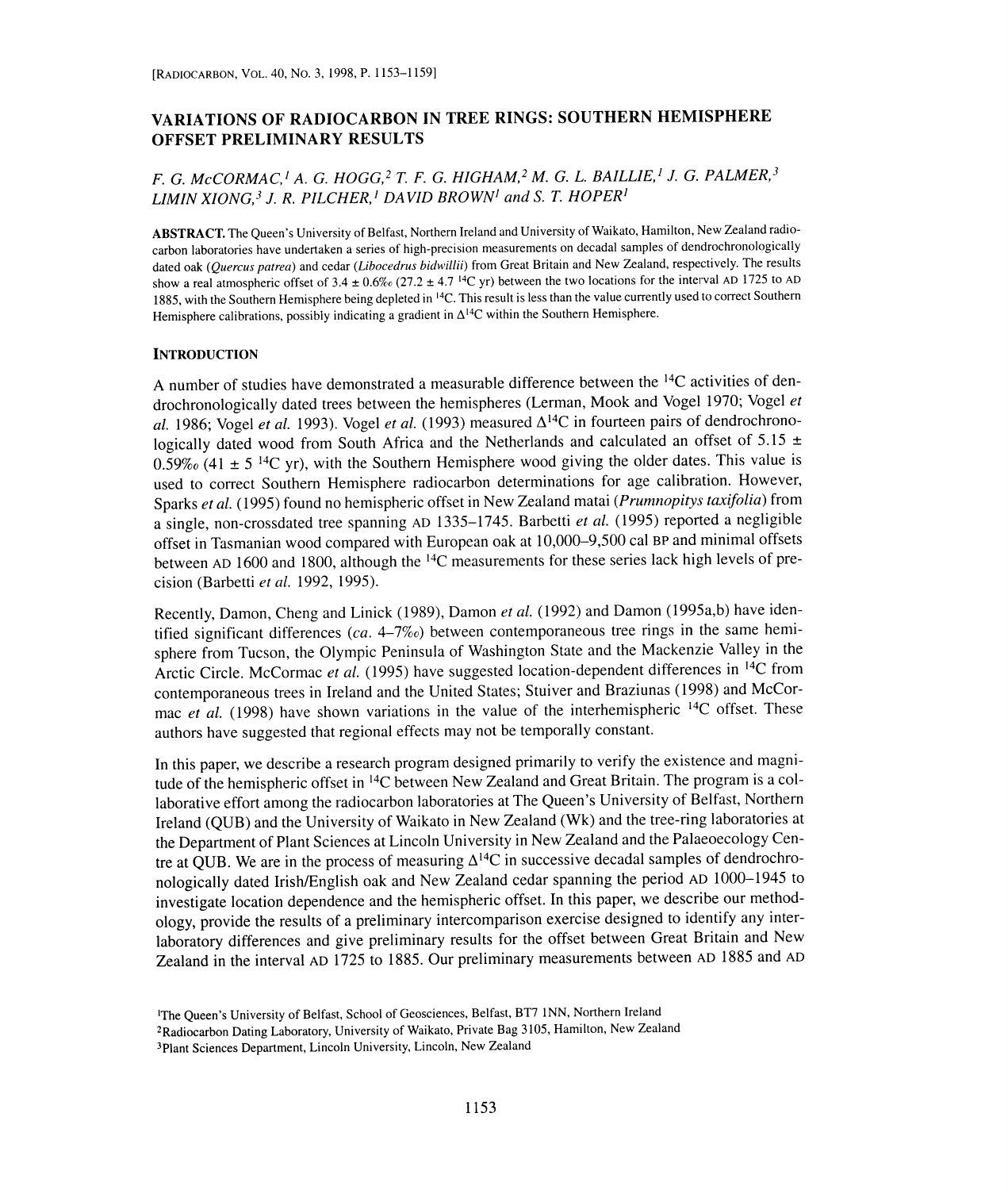1935 (not discussed in detail here) indicate a hemispheric response to fossil fuel input in the North ern Hemisphere (McCormac et al. 1998).

## **METHODS**

The intrahemispheric location-dependent differences in  $\Delta^{14}C$  identified by McCormac *et al.* (1995) are small (on the order of 2.5%o) and may be time dependent. As a consequence, intercomparison of results from different regions tends to be difficult and laboratory offsets can easily mask real atmospheric variation. The only satisfactory way to determine the magnitude of regional offsets, should they exist, is to measure  $\Delta^{14}C$  in contemporaneous sample pairs within a single laboratory and replicate the measurements in another laboratory. Duplication of the measurements by the two laboratories has enabled us to compare inter- and intralaboratory data sets and to obtain duplicate high-precision (HP;  $\Delta^{14}C \sigma \leq 2\%$ ) curves for the validation of results. The advantage of duplicate intralaboratory measurements is that there are no external offsets to consider, hence relative differences between the <sup>14</sup>C dates of wood from both hemispheres should be real.

Three components are critical to the success of the research program: dendrochronology, wood pretreatment and analytical reproducibility.

## Dendrochronology

It is critical that the wood used in  $HP<sup>14</sup>C$  calibration comes from securely crossdated and well replicated tree-ring chronologies. Dendrochronological errors can easily create false offsets in the  $\Delta^{14}C$ values between regions or between significant sections of the calibration chronologies (Kromer et al. 1996). In designing this study we have used oak from the long-established Irish oak master chronology (Pilcher et al. 1984) and the recently developed New Zealand cedar (Libocedrus bidwillii) chronology (Xiong 1995). The dendrochronology of the oak from the British Isles has been both externally and internally cross-linked and has provided the basis for previous calibration studies (Baillie 1995; Pearson and Stuiver 1986, 1993). The oak trees actually used for the measurements shown in this paper were obtained from parkland at Shane's Castle, County Antrim, Northern Ireland (54°44'N, 06°16'W) (AD 1935-1755) and Sherwood Forest, England (53°12'N, O1°04'W) (AD 1725-1745).

The New Zealand cedar chronology is now established for the period AD 1950 to AD 1140 and is derived from 11 different sites and over 200 trees (Xiong 1995). The specific tree selected for this study was one of 43 crossdated trees from the Hihitahi State Forest, near Waiouru in the central North Island of New Zealand (39°32'S, 175°44'E).

All wood samples were split into decadal blocks each weighing between 120 and 180 g.

## Wood Pretreatment

By necessity, the tree species used for this study was different in each of the hemispheres. We therefore sought to pretreat the wood to a reliable fraction of cellulose that would reflect the ambient atmospheric conditions at the time of growth and would not be affected by variable lignin fractions or species-specific differences. A variety of methods have been applied to pretreat wood for radiocarbon calibration because of the possibility of translocation of resins and sugars across rings (Tsoumis 1969: 60-89; Olsson 1979). The de Vries method (Stuiver and Quay 1981) utilizes treatment with dilute NaOH and HCl to remove resins, sugars and some lignins. A full description is given in Stuiver, Burk and Quay (1984), detailing the method for pretreatment to  $\alpha$ -cellulose used at the University of Washington, Seattle laboratory for the 1986 calibration measurements (Stuiver and Pear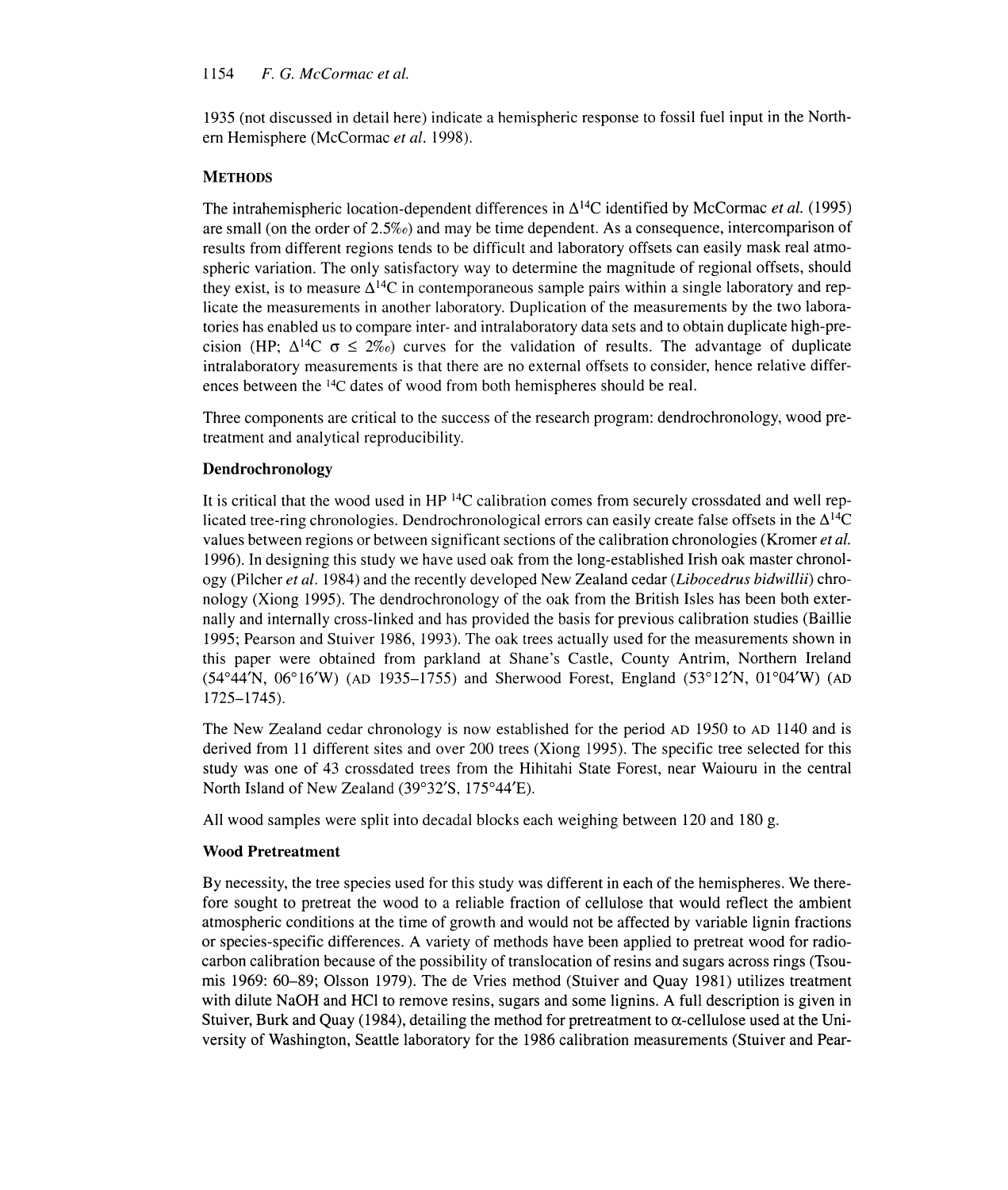son 1986). The Belfast laboratory used a different method involving the bleaching of the wood using sodium chlorite and 0.018N HC1 at 70°C followed by charring of the cellulose at 500°C to produce a carbon-rich residue (Pearson and Stuiver 1986). Linick et al. (1986) pretreated bristlecone pine to holocellulose using acetic acid and sodium chlorite. For this study we have pretreated both wood types to  $\alpha$ -cellulose. The method used is described in detail in Hoper *et al.* (1998), where an investigation into the effectiveness of the sample pretreatment method is described.

#### Radiocarbon Analysis

Both Waikato and Belfast laboratories measure  $\Delta^{14}C$  by liquid scintillation counting of benzene, using the same type of spectrometers (Wallac Quantulus 1220TM) and similar benzene synthesis systems. The Wallac Quantulus 1220TM is an optimized spectrometer designed for low-level counting (Polach *et al.* 1988). For high-precision measurements, the stability and performance of the Quantulus for  $\Delta^{14}$ C measurement may be further increased by manual control of the high voltage (HV) supply to the guard and sample photomultiplier tubes (McCormac 1992). The Waikato laboratory operates two factory-modified manual high-precision versions of the Quantulus using a similar system. One is set up using manual HV control, the other using automatic HV.

The Waikato and Belfast laboratories use different methods to obtain an analytical precision of ca.  $\pm 2\%$ . The Belfast laboratory uses single 15 mL aliquots of benzene to achieve high levels of precision (±2-3%o). Standard deviations at Belfast include the Poisson counting error and an error multiplier to account for replicate sample variability. The Waikato laboratory utilizes duplicate 7.5 g (ca. <sup>8</sup>mL) aliquots of benzene for each equivalent single HP measurement and then combines the two measurements, provided the results are statistically representative of the same mean value. This provides a continuous measure of internal reproducibility. The precision of each decadal measurement is ca.  $\pm 2.5\%$ , with a final mean precision for each decadal sample of ca.  $\pm 2\%$ .

#### Intercomparison

We have undertaken an intercomparison exercise to quantify Wk/QUB offsets, beginning by remeasuring multiple samples of the International Reference Materials HOxI and HOxII (Long 1995). The Belfast and Waikato HOxI/HOxII activity ratios are presented in Table 1.

| sured at Waikato and Belfast (error-weighted mean) |                     |
|----------------------------------------------------|---------------------|
| Laboratory                                         | Ratio HOxI/HOxII    |
| Waikato mean                                       | $1.2887 \pm 0.0013$ |
| Belfast mean                                       | $1.2895 \pm 0.0008$ |

TABLE 1. HOxI/HOxII Activity Concentration Ratios Mea-

The error-weighted mean calculated was statistically indistinguishable from the international weighted average reported by Mann (1983) of  $1.2893 \pm 0.0004$ .

Despite the consistency of these standards, the cedar and oak measurements made independently in Waikato and Belfast do show measurable differences. When we compare the measurements on identical oak and cedar samples, the laboratory differences are  $9.1 \pm 6.4$  and  $10.9 \pm 5.6$  yr, respectively. It seems likely that this difference may be explained in part by the use of different standards in the two laboratories (HOxII in Belfast and ANU Sucrose in Waikato).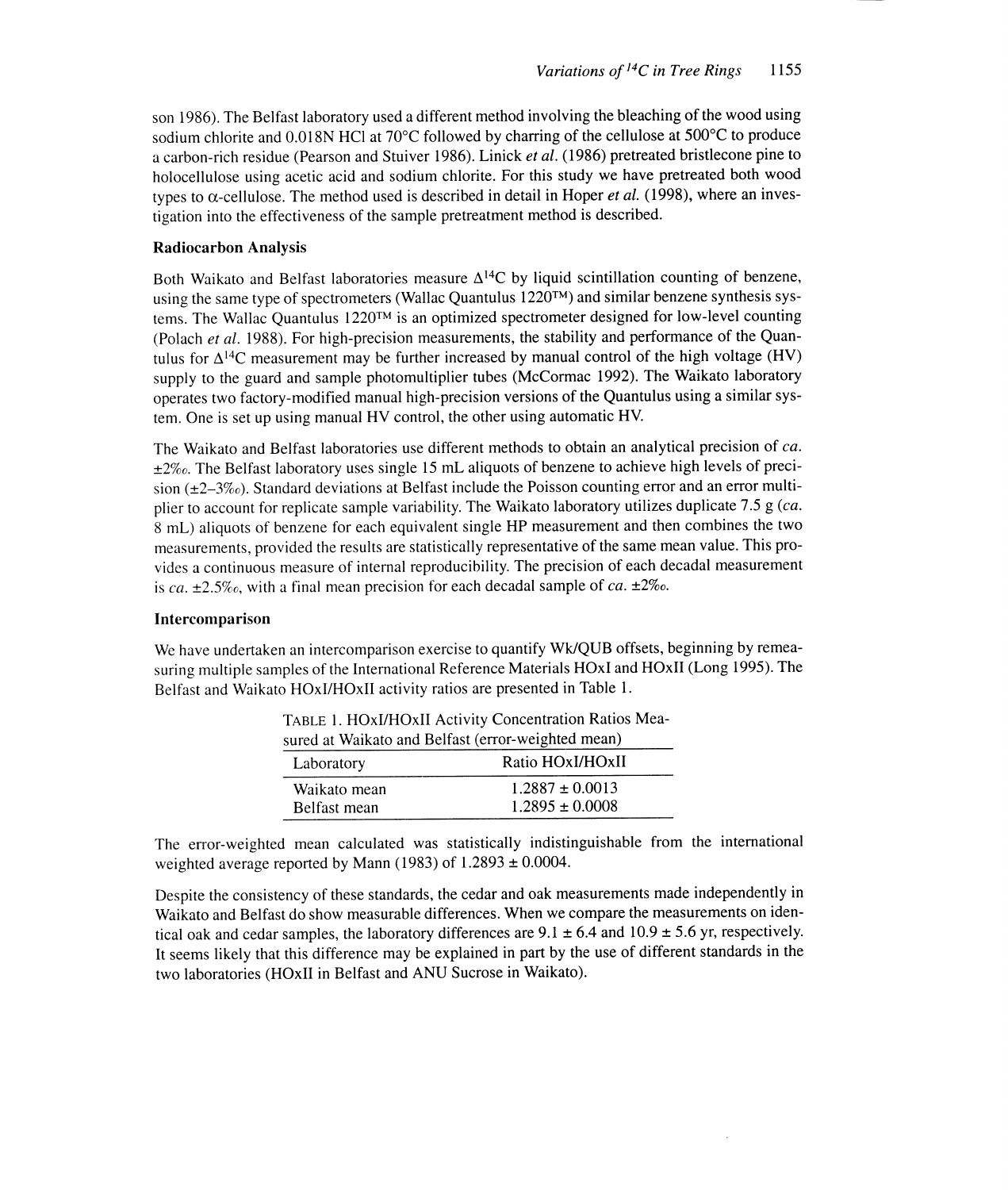### **RESULTS**

The results of both the QUB and Wk paired measurements on cedar and oak for the interval AD 1725 to 1935 are shown in Figures 1 and 2, respectively. The offsets between the cedar and oak determined independently in both laboratories are shown in Figure 3. By combining the results from both laboratories and calculating the error-weighted mean of the difference over the interval, we obtain an offset of 27.2  $\pm$  4.7<sup>14</sup>C yr. This is less than the value reported by Vogel *et al.* (1986, 1993) and may indicate a regional difference in the hemispheric offset because in both this study and that of Vogel et al. (1986, 1993) the offsets were determined by intralaboratory measurements. A recent publication by Stuiver and Braziunas (1998) shows data from Chile, Tasmania and the United States that give a hemispheric offset value of  $23 \pm 4$  yr for the 19th century.

#### **CONCLUSIONS**

Intralaboratory 14C measurements of Southern and Northern Hemisphere wood avoid laboratory biases and enable determination of the offset in  $\Delta^{14}$ C between the hemispheres without reconciling interlaboratory differences. Using this protocol and producing replicate measurements in QUB and Wk of the  $\Delta^{14}C$  content of  $\alpha$ -cellulose derived from decadal samples of dendrochronologically



Fig. 1.14C measurements (yr BP) made at QUB and Wk on decadal blocks of cedar from New Zealand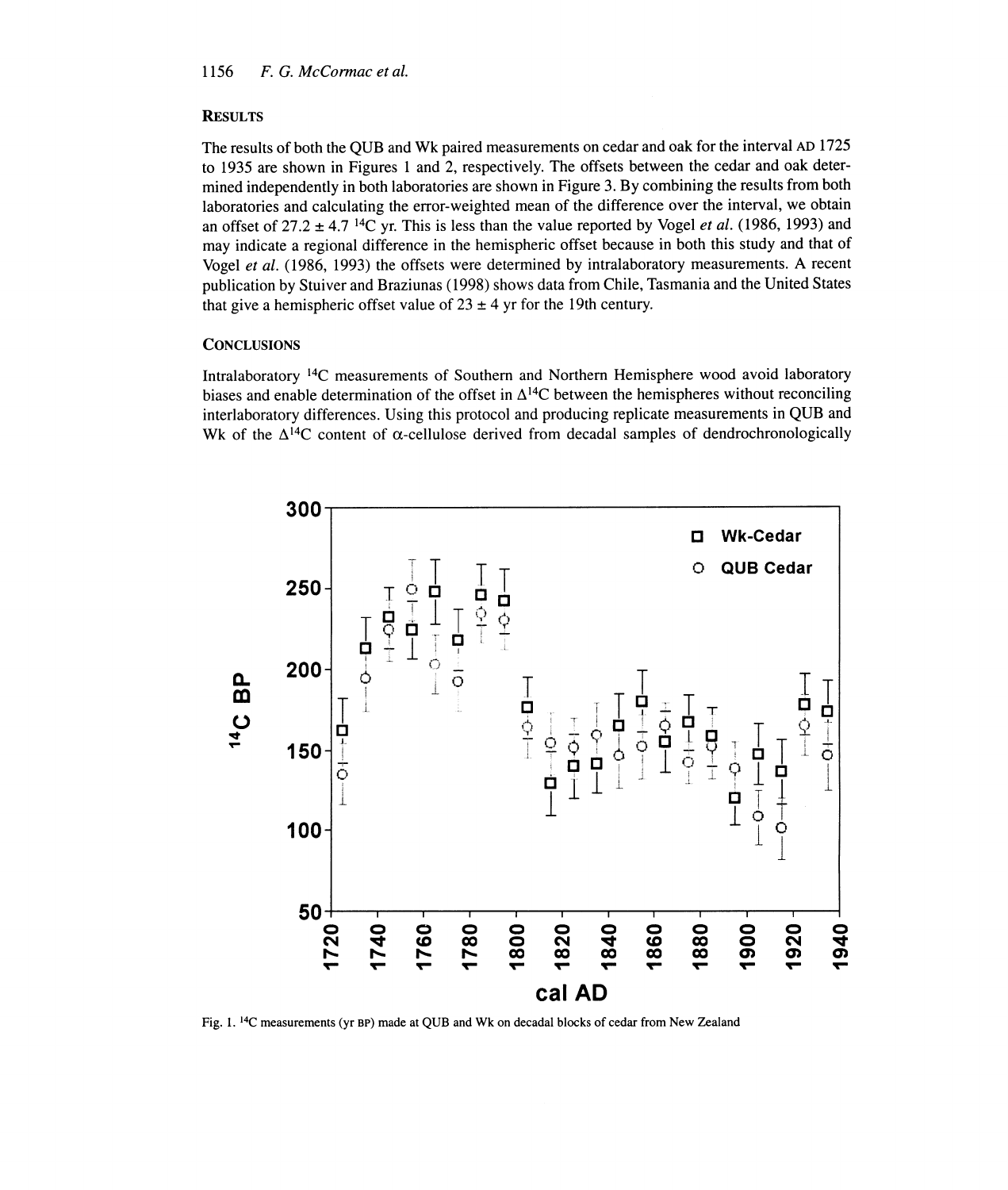dated oak from Northern Ireland and cedar from the North Island of New Zealand, we have found that an offset of 3.4  $\pm$  0.6‰ (27.2  $\pm$  4.7<sup>14</sup>C yr) exists between the two locations for the interval AD 1725 to AD 1885.



Fig 2.14C measurements (yr BP) made at QUB and Wk on decadal blocks of oak from England and N. Ireland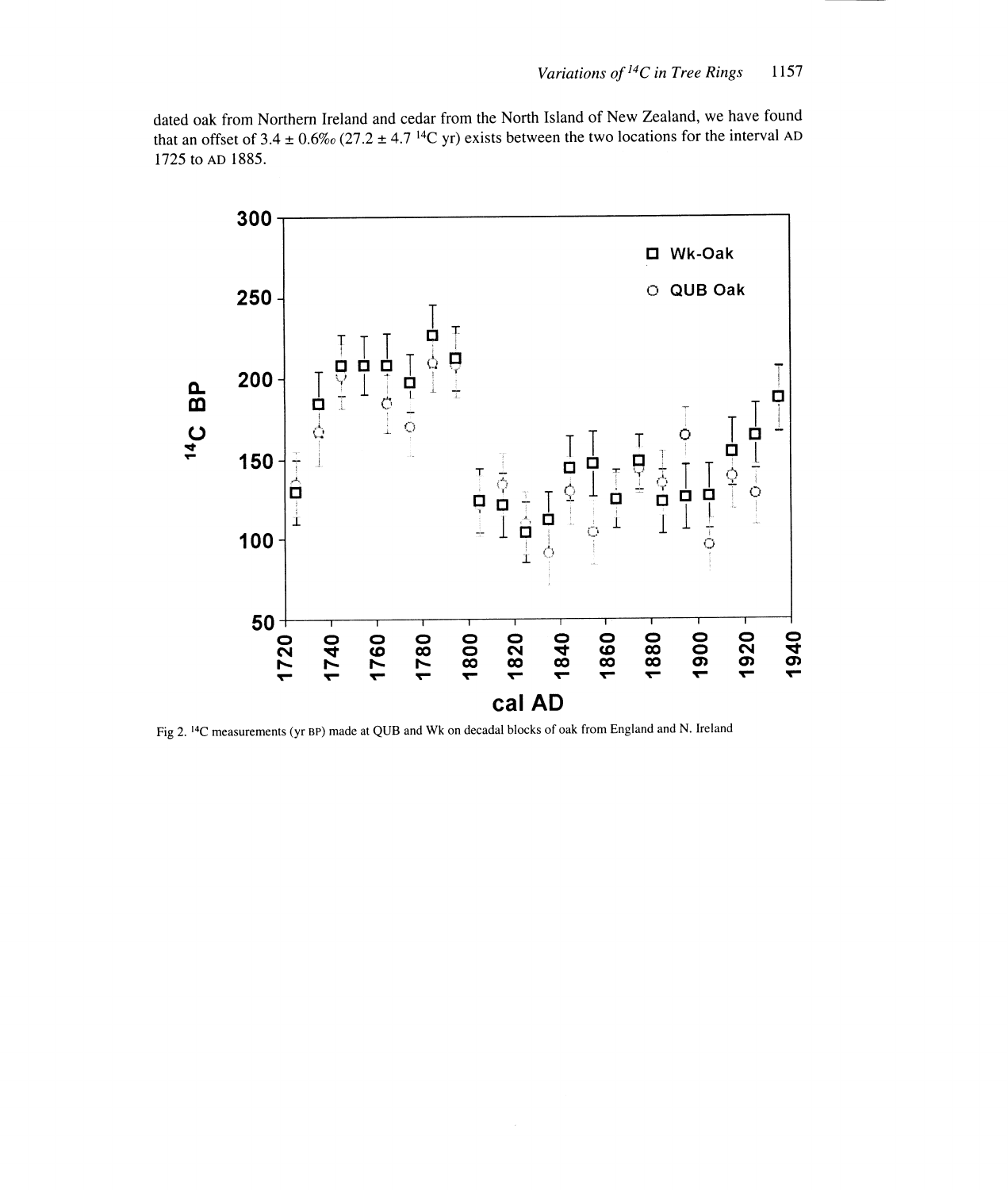

Fig 3. Hemispheric differences (yr) between individual decadal measurements of oak from the British Isles ( $\sim$ 54°N) and cedar from New Zealand (~39°S) made at QUB and Wk

#### **REFERENCES**

- Baillie, M. G. L. 1995 A Slice Through Time: Dendrochronology and Precision Dating. London, Routledge: 176 p.
- Barbetti, M., Bird, T., Dolezal, G., Taylor, G., Francey, R., Cook, E. and Peterson, M. 1992 Radiocarbon variations from Tasmanian conifers: First results from late Pleistocene and Holocene logs. In Long, A. and Kra, R. S., eds., Proceedings of the 14th International 14C Conference. Radiocarbon 34(3): 806-817.
- 1995 Radiocarbon variations from Tasmanian conifers: Results from three Holocene logs. In Cook, G. T., Harkness, D. D., Miller, B. F. and Scott, E. M., eds., Proceedings of the 15th International 14C Conference. Radiocarbon 37(2): 361-369.
- Damon, P. E. 1995a A note concerning "Location-dependent differences in the 14C content of wood" by Mc-Cormac et al. In Cook, G. T., Harkness, D. D., Miller, B. F. and Scott, E. M., eds., Proceedings of the 15th International 14C Conference. Radiocarbon 37(2): 829- 830.
- Damon, P.E. 1995b Note concerning "Intercomparison of high-precision 14C measurements at the University of Arizona and the Queen's University of Belfast Radiocarbon Laboratories" by Kalin et al. (1995) and the regional effect. Radiocarbon 37(3): 955-959.
- Damon, P. E., Burr, G., Cain, W. J. and Donahue, D. J. 1992 Anomalous 11-year  $\Delta^{14}$ C cycle at high latitudes. Radiocarbon 34(2): 235-238.
- Damon, P. E., Cheng, S. and Linick, T. W. 1989. Fine and hyperfine structure in the spectrum of secular variations of atmospheric 14C. In Long, A., Kra, R. S. and Srdoč, D., eds., Proceedings of the 13th International 14C Conference. Radiocarbon 31(3): 955-959.
- Hoper, S. T., McCormac, F. G., Hogg, A. G., Higham, T. F. G. and Head, J. 1998 Evaluation of wood pretreatments on oak and cedar. In Mook, W. G. and van der Plicht, J., eds., Proceedings of the 16th International <sup>14</sup>C Conference. Radiocarbon 40(1): 45-50.
- Kromer, B., Ambers, J., Baillie, M. G. L., Damon, P. E., Hesshaimer, V., Hofmann, J., Joris, 0., Levin, I., Man-